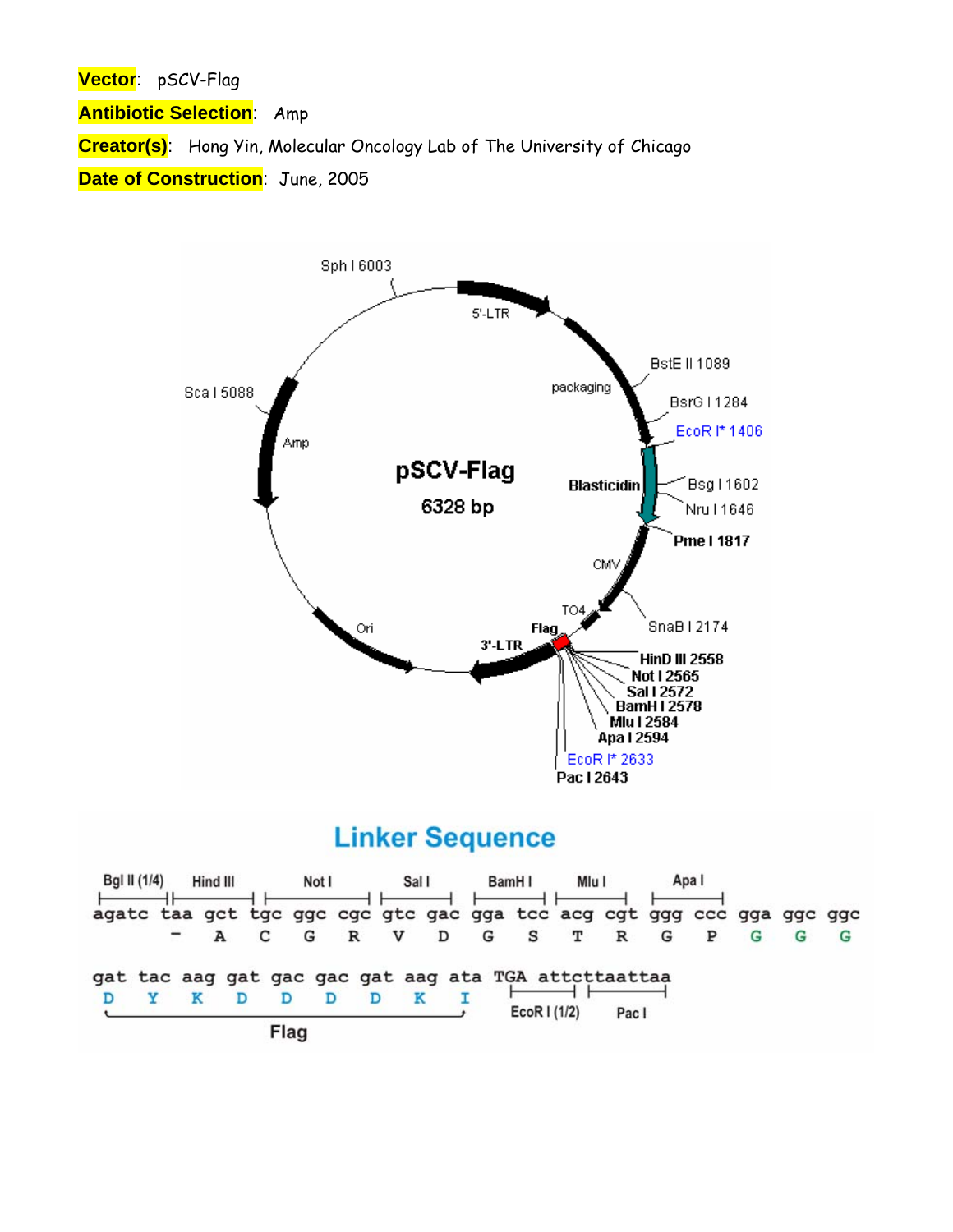## **pSCV-Flag Full-Length Sequence**

TGAAAGACCC CACCTGTAGG TTTGGCAAGC TAGCTTAAGT AACGCCATTT TGCAAGGCATGGAAAATACATAACTGAGAA TAGAGAAGTT CAGATCAAGG TTAGGAACAG AGAGACAGCAGAATATGGGC CAAACAGGAT ATCTGTGGTAAGCAGTTCCT GCCCCGGCTCAGGGCCAAGAACAGATGGTCCCCAGATGCGGTCCCGCCCTCAGCAGTTTCTAGAGAACCATCAGATGTTTCCAGG GTGCCCCAAGGACCTGAAATGACCCTGTGCCTTATTTGAACTAACCAATCAGTTCGCTTCTCGCTTCTGTTCGCGCGCTTCTGCT CCCCGAGCTC AATAAAAGAG CCCACAACCCCTCACTCGGC GCGCCAGTCC TCCGATAGAC TGCGTCGCCCGGGTACCCGT ATTCCCAATAAAGCCTCTTG CTGTTTGCAT CCGAATCGTG GACTCGCTGA TCCTTGGGAG GGTCTCCTCAGATTGATTGA CTGCCCACCT CGGGGGTCTT TCATTTGGAG GTTCCACCGA GATTTGGAGACCCCTGCCCA GGGACCACCGACCCCCCCGC CGGGAGGTAA GCTGGCCAGC GGTCGTTTCGTGTCTGTCTC TGTCTTTGTG CGTGTTTGTG CCGGCATCTAATGTTTGCGC CTGCGTCTGTACTAGTTAGC TAACTAGCTC TGTATCTGGC GGACCCGTGG TGGAACTGAC GAGTTCTGAACACCCGGCCG CAACCCTGGG AGACGTCCCA GGGACTTTGG GGGCCGTTTT TGTGGCCCGACCTGAGGAAG GGAGTCGATGTGGAATCCGA CCCCGTCAGG ATATGTGGTT CTGGTAGGAGACGAGAACCT AAAACAGTTC CCGCCTCCGT CTGAATTTTTGCTTTCGGTT TGGAACCGAAGCCGCGCGTC TTGTCTGCTG CAGCGCTGCA GCATCGTTCT GTGTTGTCTC TGTCTGACTGTGTTTCTGTA TTTGTCTGAA AATTAGGGCC AGACTGTTAC CACTCCCTTA AGTTTGACCTTAGGTCACTG GAAAGATGTCGAGCGGATCG CTCACAACCA GTCGGTAGAT GTCAAGAAGAGACGTTGGGT TACCTTCTGC TCTGCAGAAT GGCCAACCTTTAACGTCGGA TGGCCGCGAGACGGCACCTT TAACCGAGAC CTCATCACCC AGGTTAAGAT CAAGGTCTTT TCACCTGGCCCGCATGGACA CCCAGACCAG GTCCCCTACA TCGTGACCTG GGAAGCCTTG GCTTTTGACCCCCCTCCCTG GGTCAAGCCCTTTGTACACC CTAAGCCTCC GCCTCCTCTT CCTCCATCCGCCCCGTCTCT CCCCCTTGAA CCTCCTCGTT CGACCCCGCCTCGATCCTCC CTTTATCCAGCCCTCACTCCTTCTCTAGGCGCCG**GAATTC**ACCATGGCCAAGCCTTTGTCTCAAGAAGAATCCACCCTCATTGAA AGAGCAACGGCTACAATCAACAGCATCCCCATCTCTGAAGACTACAGCGTCGCCAGCGCAGCTCTCTCTAGCGACGGCCGCATCT TCACTGGTGTCAATGTATATCATTTTACTGGGGGACCTTGTGCAGAACTCGTGGTGCTGGGCACTGCTGCTGCTGCGGCAGCTGG CAACCTGACTTGTATCGTCGCGATCGGAAATGAGAACAGGGGCATCTTGAGCCCCTGCGGACGGTGCCGACAGGTGCTTCTCGAT CTGCATCCTGGGATCAAAGCCATAGTGAAGGACAGTGATGGACAGCCGACGGCAGTTGGGATTCGTGAATTGCTGCCCTCTGGTT ATGTGTGGGAGGGCtaa**gtttaaac**ATTGATTATTGACTAGTTATTAATAGTAATCAATTACGGGGTCATTAGTTCATAGCCCAT ATATGGAGTTCCGCGTTACATAACTTACGGTAAATGGCCCGCCTGGCTGACCGCCCAACGACCCCCGCCCATTGACGTCAATAAT GACGTATGTTCCCATAGTAACGCCAATAGGGACTTTCCATTGACGTCAATGGGTGGAGTATTTACGGTAAACTGCCCACTTGGCA GTACATCAAGTGTATCATATGCCAAGTACGCCCCCTATTGACGTCAATGACGGTAAATGGCCCGCCTGGCATTATGCCCAGTACA TGACCTTATGGGACTTTCCTACTTGGCAGTACATCTACGTATTAGTCATCGCTATTACCATGGTGATGCGGTTTTGGCAGTACAT CAATGGGCGTGGATAGCGGTTTGACTCACGGGGATTTCCAAGTCTCCACCCCATTGACGTCAATGGGAGTTTGTTTTGGAACCAA AATCAACGGGACTTTCCAAAATGTCGTAACAACTCCGCCCCATTGACGCAAATGGGCGGTAGGCGTGTACGGTGGGAGGTCTATA TAAGCAGAGCTCTCCCTATCAGTGATAGAGATCTCCCTATCAGTGATAGAGATCTCCCTATCAGTGATAGAGATCTCCCTATCAG TGATAGAGATCGAGCTGTTTAGTGAACCGTCAGATCGCCTGGAGACGCCATCCACGCTGTTTTGACCTCCATAGA**AGAtctaagc tt gcgg ccg cgt cga cgg atc cA CGC GT GGGCCC** gga ggc ggc gat tac aag gat gac gac gat aag ata TGA attc **ttaattaa CGAT**AA AATAAAAGAT TTTATTTAGT CTCCAGAAAAAGGGGGGAAT GAAAGACCCCACCTGTAGGTTTGGCAAGCTAGCTTAAGTAACGCCATTTTGCAAGGCATGGAAAATACATAACTGAGAATAGAGA AGTTCAGATCAAGGTTAGGAACAGAGAGACAGCAGAATATGGGCCAAACAGGATATCTGTGGTAAGCAGTTCCTGCCCCGGCTCA GGGCCAAGAACAGATGGTCCCCAGATGCGGTCCCGCCCTCAGCAGTTTCTAGAGAACCATCAGATGTTTCCAGGGTGCCCCAAGG ACCTGAAATGACCCTGTGCCTTATTTGAACTAACCAATCAGTTCGCTTCTCGCTTCTGTTCGCGCGCTTCTGCTCCCCGAGCTCA ATAAAAGAGCCCACAACCCCTCACTCGGCGCGCCAGTCCTCCGATAGACTGCGTCGCCCGGGTACCCGTGTATCCAATAAACCCT CTTGCAGTTGCATCCGACTTGTGGTCTCGCTGTTCCTTGGGAGGGTCTCCTCTGAGTGATTGACTACCCGTCAGCGGGGGTCTTT CATGGGTAACAGTTTCTTGAAGTTGGAGAACAACATTCTGAGGGTAGGAGTCGAATATTAAGTAATCCTGACTCAATTAGCCACT GTTTT GAATCCACATACTCCAATAC TCCTGAAATA GTTCATTATG GACAGCGCAGAAGAGCTGGG GAGAATTAAT TCGTAATCAT GGTCATAGCTGTTTCCTGTG TGAAATTGTTATCCGCTCAC AATTCCACAC AACATACGAG CCGGAAGCAT AAAGTGTAAA GCCTGGGGTGCCTAATGAGT GAGCTAACTCACATTAATTG CGTTGCGCTC ACTGCCCGCT TTCCAGTCGGGAAACCTGTC GTGCCAGCTGCATTAATGAA TCGGCCAACG CGCGGGGAGA GGCGGTTTGCGTATTGGGCG CTCTTCCGCT TCCTCGCTCA CTGACTCGCTGCGCTCGGTC GTTCGGCTGCGGCGAGCGGT ATCAGCTCAC TCAAAGGCGG TAATACGGTT ATCCACAGAA TCAGGGGATAACGCAGGAAA GAACATGTGAGCAAAAGGCC AGCAAAAGGC CAGGAACCGT AAAAAGGCCGCGTTGCTGGC GTTTTTCCATAGGCTCCGCC CCCCTGACGA GCATCACAAA AATCGACGCTCAAGTCAGAG GTGGCGAAAC CCGACAGGAC TATAAAGATACCAGGCGTTT CCCCCTGGAAGCTCCCTCGT GCGCTCTCCT GTTCCGACCC TGCCGCTTAC CGGATACCTG TCCGCCTTTCTCCCTTCGGG AAGCGTGGCGCTTTCTCATA GCTCACGCTG TAGGTATCTC AGTTCGGTGTAGGTCGTTCG CTCCAAGCTGGGCTGTGTGC ACGAACCCCC CGTTCAGCCC GACCGCTGCGCCTTATCCGG TAACTATCGT CTTGAGTCCA ACCCGGTAAGACACGACTTA TCGCCACTGGCAGCAGCCAC TGGTAACAGG ATTAGCAGAG CGAGGTATGT AGGCGGTGCT ACAGAGTTCTTGAAGTGGTG GCCTAACTACGGCTACACTA GAAGGACAGT ATTTGGTATC TGCGCTCTGCTGAAGCCAGT TACCTTCGGAAAAAGAGTTG GTAGCTCTTG ATCCGGCAAA CAAACCACCGCTGGTAGCGG TGGTTTTTTT GTTTGCAAGC AGCAGATTACGCGCAGAAAA AAAGGATCTCAAGAAGATCC TTTGATCTTT TCTACGGGGT CTGACGCTCA GTGGAACGAA AACTCACGTTAAGGGATTTT GGTCATGAGATTATCAAAAA GGATCTTCAC CTAGATCCTT TTAAATTAAAAATGAAGTTT TAAATCAATCTAAAGTATAT ATGAGTAAAC TTGGTCTGAC AGTTACCAATGCTTAATCAG TGAGGCACCT ATCTCAGCGA TCTGTCTATTTCGTTCATCC ATAGTTGCCTGACTCCCCGT CGTGTAGATA ACTACGATAC GGGAGGGCTT ACCATCTGGC CCCAGTGCTGCAATGATACC GCGAGACCCA CGCTCACCGG CTCCAGATTT ATCAGCAATA AACCAGCCAGCCGGAAGGGC CGAGCGCAGAAGTGGTCCTG CAACTTTATC CGCCTCCATC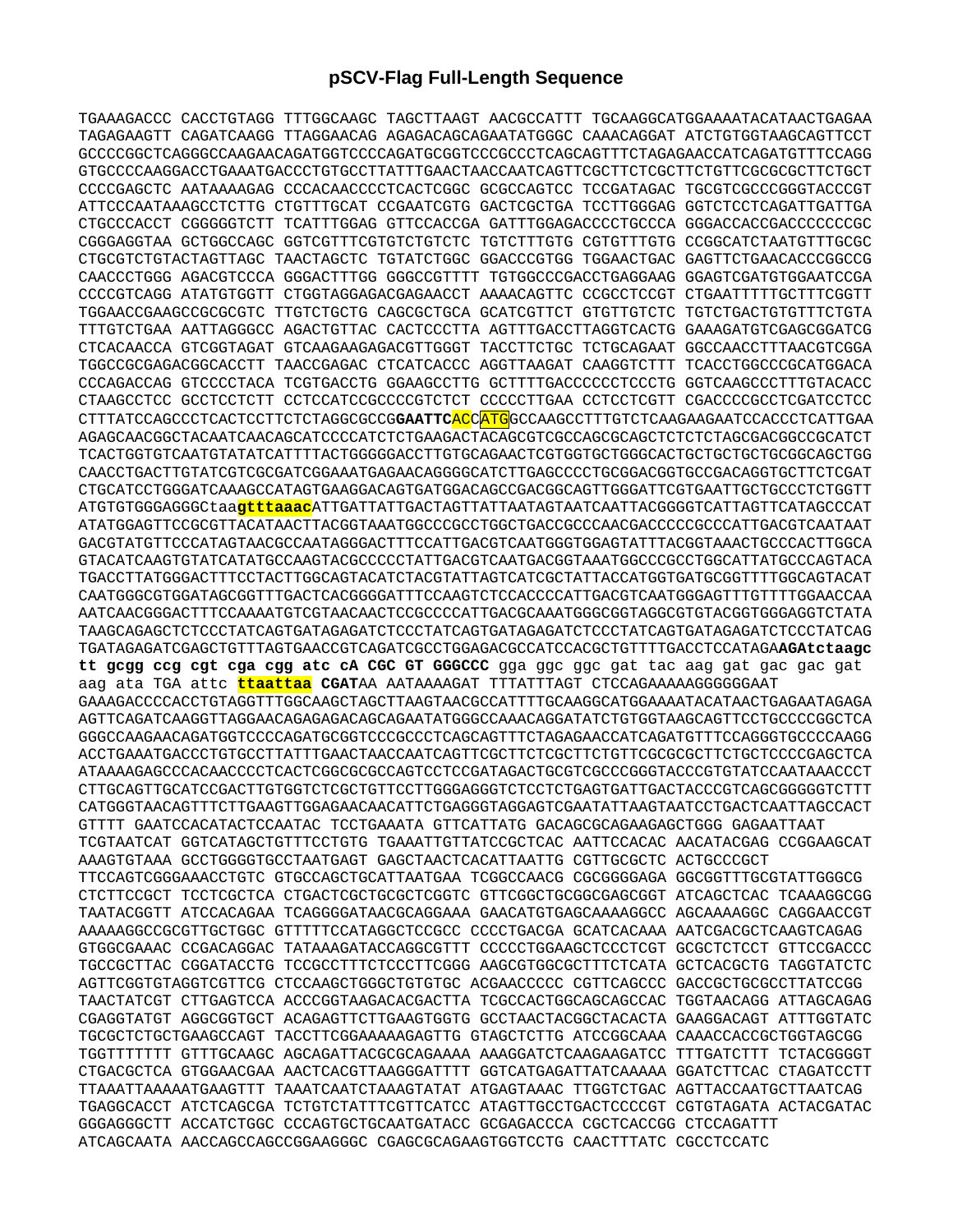CAGTCTATTAATTGTTGCCG GGAAGCTAGA GTAAGTAGTT CGCCAGTTAATAGTTTGCGC AACGTTGTTGCCATTGCTAC AGGCATCGTG GTGTCACGCT CGTCGTTTGG TATGGCTTCA TTCAGCTCCGGTTCCCAACG ATCAAGGCGA GTTACATGAT CCCCCATGTT GTGCAAAAAA GCGGTTAGCTCCTTCGGTCC TCCGATCGTTGTCAGAAGTA AGTTGGCCGC AGTGTTATCA CTCATGGTTATGGCAGCACT GCATAATTCT CTTACTGTCA TGCCATCCGTAAGATGCTTT TCTGTGACTGGTGAGTACTC AACCAAGTCA TTCTGAGAAT AGTGTATGCG GCGACCGAGT TGCTCTTGCCCGGCGTCAAT ACGGGATAAT ACCGCGCCAC ATAGCAGAAC TTTAAAAGTG CTCATCATTGGAAAACGTTC TTCGGGGCGAAAACTCTCAA GGATCTTACC GCTGTTGAGA TCCAGTTCGATGTAACCCAC TCGTGCACCC AACTGATCTT CAGCATCTTTTACTTTCACC AGCGTTTCTGGGTGAGCAAA AACAGGAAGG CAAAATGCCG CAAAAAAGGG AATAAGGGCG ACACGGAAATGTTGAATACT CATACTCTTC CTTTTTCAAT ATTATTGAAG CATTTATCAG GGTTATTGTCTCATGAGCGG ATACATATTTGAATGTATTT AGAAAAATAA ACAAATAGGG GTTCCGCGCACATTTCCCCG AAAAGTGCCA CCTGACGTCT AAGAAACCATTATTATCATG ACATTAACCTATAAAAATAG GCGTATCACG AGGCCCTTTC GTCTCGCGCG TTTCGGTGAT GACGGTGAAAACCTCTGACA CATGCAGCTC CCGGAGACGG TCACAGCTTG TCTGTAAGCG GATGCCGGGAGCAGACAAGC CCGTCAGGGCGCGTCAGCGG GTGTTGGCGG GTGTCGGGGC TGGCTTAACTATGCGGCATC AGAGCAGATT GTACTGAGAG TGCACCATATGCGGTGTGAA ATACCGCACAGATGCGTAAG GAGAAAATAC CGCATCAGGC GCCATTCGCC ATTCAGGCTG CGCAACTGTTGGGAAGGGCG ATCGGTGCGG GCCTCTTCGC TATTACGCCA GCTGGCGAAA GGGGGATGTGCTGCAAGGCG ATTAAGTTGGGTAACGCCAG GGTTTTCCCA GTCACGACGT TGTAAAACGACGGCGCAAGG AATGGTGCAT GCAAGGAGAT GGCGCCCAACAGTCCCCCGG CCACGGGGCCTGCCACCATA CCCACGCCGA AACAAGCGCT CATGAGCCCG AAGTGGCGAG CCCGATCTTCCCCATCGGTG ATGTCGGCGA TATAGGCGCC AGCAACCGCA CCTGTGGCGC CGGTGATGCCGGCCACGATG CGTCCGGCGTAGAGGCGATT AGTCCAATTT GTTAAAGACA GGATATCAGTGGTCCAGGCT CTAGTTTTGA CTCAACAATA TCACCAGCTGAAGCCTATAG AGTACGAGCCATAGATAAAA TAAAAGATTT TATTTAGTCT CCAGAAAAAG GGGGGAA

| Unique enzymes in pSCV-Flag:     |                    |              |           |        |                                                | Alu I  | (30) | 30<br>670    | 34<br>678    | 338<br>1517  | 582<br>1622  |
|----------------------------------|--------------------|--------------|-----------|--------|------------------------------------------------|--------|------|--------------|--------------|--------------|--------------|
| BstE II                          | G`GTNAC, C         |              | 1089      |        |                                                |        |      | 2400         | 2490         | 2560         | 2720         |
| BsrG I                           | T`GTAC, A          |              | 1284      |        |                                                |        |      | 2724         | 3028         | 3347         | 3380         |
| Bbv II                           | GAAGAC 7/11        |              | 1499      |        |                                                |        |      | 3475         | 3539         | 3657         | 3883         |
| Bbs I                            | GAAGAC 8/12        |              | 1500      |        |                                                |        |      | 3973         | 4019         | 4276         | 4797         |
| Bsg I                            |                    | GTGCAG 22/20 | 1602      |        |                                                |        |      | 4897         | 4960         | 5639         | 5658         |
| Nru I                            | TCG CGA            |              | 1646      |        |                                                |        |      | 5903         | 6259         |              |              |
| Pme I                            | CTTT AAAC          |              | 1817      |        |                                                | Alw I  | (14) | 455          | 1053         | 1359         | 1729         |
|                                  |                    |              | 2174      |        |                                                |        |      | 2574         | 2585         | 4277         | 4363         |
| BsaA I<br>SnaB I                 | YAC GTR<br>TAC GTA |              | 2174      |        |                                                |        |      | 4363         | 4460         | 4461         | 4925         |
|                                  |                    |              |           |        |                                                |        |      | 5240         | 5246         |              |              |
| HinD III                         | A`AGCT, T          |              | 2558      |        |                                                | AlwN I | (3)  | 159          | 2849         | 4131         |              |
| Not I                            | GC 'GGCC, GC       |              | 2565      |        |                                                | Apa I  | (1)  | 2594         |              |              |              |
| Sal I                            | G`TCGA, C          |              | 2572      |        |                                                | ApaL I | (3)  | 4029         | 5275         | 5772         |              |
| Acc I                            | GT `MK, AC         |              | 2573      |        |                                                | Apo I  | (3)  | 874          | 1406         | 2633         |              |
| HinC II                          | GTY RAC            |              | 2574      |        |                                                | Asc I  | (2)  | 370          | 3060         |              |              |
| Hind II                          | GTY RAC            |              | 2574      |        |                                                | Ase I  | (5)  | 1841         | 3358         | 3486         | 3545         |
| BamH I                           | G`GATC, C          |              | 2578      |        |                                                |        |      | 4780         |              |              |              |
| Mlu I                            | A CGCG, T          |              | 2584      |        |                                                | Asp718 | (2)  | 403          | 3093         |              |              |
| Bsp120 I                         | G`GGCC, C          |              | 2590      |        |                                                | Ava I  | (5)  | 333          | 399          | 500          | 3023         |
| Apa I                            | G, GGCC `C         |              | 2594      |        |                                                |        |      | 3089         |              |              |              |
| Pac I                            | TTA, AT`TAA        |              | 2643      |        |                                                | Ava II | (13) | 188          | 201          | 256          | 553          |
| Sca I                            | AGT   ACT          |              | 5088      |        |                                                |        |      | 692          | 1221         | 1574         | 2878         |
| Sph I                            | G, CATG C          |              | 6003      |        |                                                |        |      | 2891         | 2946         | 4746         | 4968         |
| Number of enzymes = 22           |                    |              |           |        |                                                |        |      | 6223         |              |              |              |
|                                  |                    |              |           |        |                                                | BamH I | (1)  | 2578         |              |              |              |
|                                  |                    |              |           |        | The following enzymes do not cut in pSCV-Flag: | Ban I  | (13) | 246          | 403          | 1144         | 1399         |
|                                  |                    |              |           |        |                                                |        |      |              |              | 3093         | 3459         |
|                                  |                    |              |           |        |                                                |        |      | 1689<br>4556 | 2936         |              |              |
| Age I                            | Avr II             |              | Bcl I     | Blp I  | BsiC I                                         |        |      | 6148         | 5830         | 6013         | 6127         |
| BsiW I                           | Bsm I              |              | Bsp1286 I | BspM I | BspM II                                        |        |      |              |              |              |              |
| Bst1107 I                        | BstB I             |              | BstX I    | Cla I  | Dra III                                        | Ban II | (9)  | 340          | 353          | 1679         | 2402         |
| Eco72 I                          | Esp I              |              | Fse I     | Hpa I  | Mun I                                          |        |      | 2594         | 3030         | 3043         | 6080         |
| Nsi I                            | PaeR7 I            |              | PflM I    | Pml I  | Rsr II                                         |        |      | 6094         |              |              |              |
| Sac II                           | Sfi I              |              | Spl I     | Srf I  | Stu I                                          | Bbe I  | (5)  | 1403         | 5834         | 6017         | 6131         |
|                                  |                    |              |           |        |                                                |        |      | 6152         |              |              |              |
|                                  |                    |              |           |        |                                                | Bbs I  | (1)  | 1500         |              |              |              |
| pSCV-Flag: sites sorted by name: |                    |              |           |        |                                                | Bby I  | (9)  | 933          | 941          | 1526         | 1631         |
|                                  |                    |              |           |        |                                                |        |      | 4134         | 4137         | 4343         | 5037         |
|                                  |                    |              |           |        |                                                |        |      | 5648         |              |              |              |
| Aat II                           | (6)                | 747          |           |        |                                                |        |      |              |              |              |              |
|                                  |                    |              | 1959      | 2012   | 2095                                           | Bbv II | (1)  | 1499         |              |              |              |
| Acc I                            |                    | 2281         | 5530      |        |                                                | Bcn I  | (15) | 166          | 401          | 402          | 573          |
| Acc65 I                          | (1)                | 2573         |           |        |                                                |        |      | 726          | 2595         | 2856         | 3091         |
|                                  | (2)                | 403          | 3093      |        |                                                |        |      | 3092         | 4096         | 4792         | 5143         |
| Aci I                            | (67)               | 199          | 205       | 568    | 590                                            |        |      | 5644         | 5679         | 6030         |              |
|                                  |                    | 690          | 729       | 862    | 903                                            | Bfa I  | (13) | 31           | 221          | 663          | 675          |
|                                  |                    | 1044         | 1135      | 1201   | 1300                                           |        |      | 1396         | 1524         | 1834         | 2721         |
|                                  |                    | 1319         | 1357      | 1534   | 1616                                           |        |      | 2911         | 4210         | 4463         | 4798         |
|                                  |                    | 1683         | 1892      | 1920   | 1932                                           |        |      | 6233         |              |              |              |
|                                  |                    | 1946         | 2113      | 2204   | 2237                                           |        | (5)  | 1924         | 2046         | 2117         | 4728         |
|                                  |                    | 2341         | 2362      | 2564   | 2568                                           | Bgl I  |      | 5846         |              |              |              |
|                                  |                    |              |           |        |                                                |        |      |              |              |              |              |
|                                  |                    | 2600         | 2889      | 2895   | 3191                                           | Bgl II | (4)  | 2420         | 2441         | 2462         | 2552         |
|                                  |                    | 3405         | 3508      | 3564   | 3574                                           | Bpm I  | (4)  | 2536         | 2658         | 4678         | 6296         |
|                                  |                    | 3598         | 3641      | 3648   | 3669                                           | Bsa I  | (6)  | 478          | 532          | 1151         | 3146         |
|                                  |                    | 3760         | 3788      | 3915   | 3934                                           |        |      | 3167         | 4669         |              |              |
|                                  |                    | 4055         | 4165      | 4300   | 4309                                           | BsaA I | (1)  | 2174         |              |              |              |
|                                  |                    | 4671         | 4762      | 4953   | 4999                                           | BsaB I | (5)  | 1713         | 2419         | 2440         | 2461         |
|                                  |                    | 5120         | 5164      | 5241   | 5350                                           |        |      | 2482         |              |              |              |
|                                  |                    | 5449         | 5496      | 5670   | 5709                                           | BsaH I | (13) | 744          | 1400         | 1956         | 2009         |
|                                  |                    | 5719         | 5745      | 5783   | 5796                                           |        |      | 2092         | 2278         | 2521         | 5145         |
|                                  |                    | 5822         | 5879      | 6138   |                                                |        |      | 5527         | 5831         | 6014         | 6128         |
| Afl II                           | (3)                | 35           | 1008      | 2725   |                                                |        |      | 6149         |              |              |              |
| Afl III                          | (2)                | 2584         | 3715      |        |                                                | BsaJ I | (31) | 163          | 242          | 252          | 399          |
| Aha II                           | (13)               | 744          | 1400      | 1956   | 2009                                           |        |      | 463          | 499          | 548          | 549          |
|                                  |                    | 2092         | 2278      | 2521   | 5145                                           |        |      | 696          | 735          | 736          | 748          |
|                                  |                    | 5527         | 5831      | 6014   | 6128                                           |        |      | 749          | 1169         | 1238         | 1247         |
| Ahd I                            | (4)                | 6149<br>1022 | 3138      | 3184   | 4608                                           |        |      | 1267<br>2194 | 1268<br>2853 | 1413<br>2932 | 1718<br>2942 |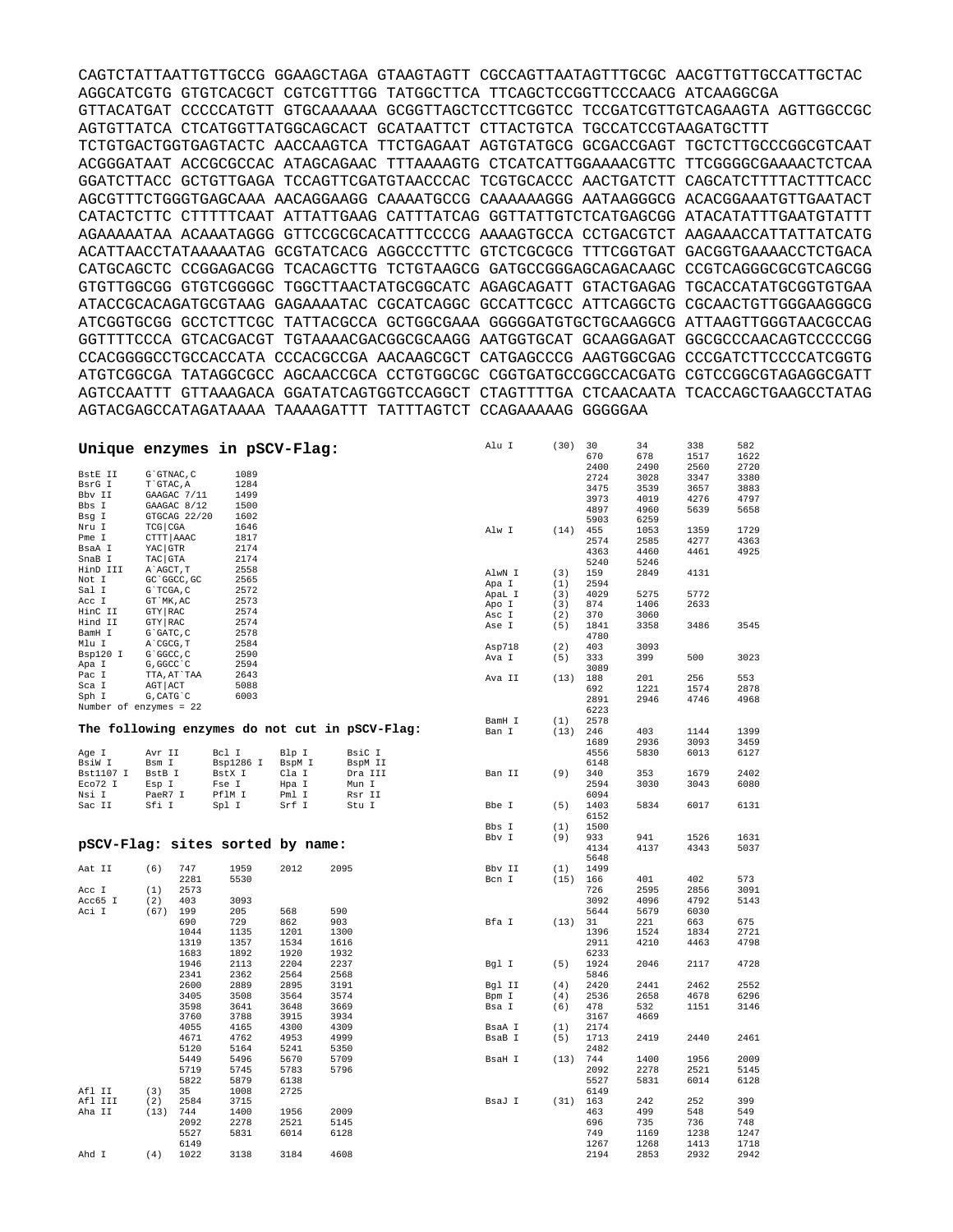|                 |            | 3089         | 3152         | 3454         | 3875         |                     |            | 5403         | 5891         |              |              |
|-----------------|------------|--------------|--------------|--------------|--------------|---------------------|------------|--------------|--------------|--------------|--------------|
|                 |            | 5949         | 6027         | 6033         |              | Eco47 III           | (2)        | 925          | 6069         |              |              |
| BsaW I          | (3)<br>(4) | 3921<br>466  | 4068<br>1295 | 4899<br>1334 | 3155         | Eco57 I             | (4)<br>(2) | 1511<br>786  | 4262<br>1394 | 5276         | 6280         |
| BseR I<br>Bsq I | (1)        | 1602         |              |              |              | ECON I<br>Eco0109 I | (6)        | 256          | 1221         | 1574         | 2946         |
| BsiE I          | (10)       | 594          | 729          | 1534         | 1650         |                     |            | 5584         | 6038         |              |              |
|                 |            | 2568         | 3631         | 4055         | 4978         | EcoR I              | (2)        | 1406         | 2633         |              |              |
|                 |            | 5127         | 5874         |              |              | ECOR II             | (20)       | 241          | 548          | 735          | 748          |
| BsiHKA I        | (7)        | 340          | 2402         | 3030         | 4033         |                     |            | 1169         | 1194         | 1217         | 1237         |
|                 |            | 5194         | 5279         | 5776         |              |                     |            | 1267         | 1717         | 1922         | 2115         |
| BsmA I          | (23)       | 108          | 477          | 533          | 611          |                     |            | 2513         | 2931         | 3453         | 3741         |
|                 |            | 736          | 834          | 951          | 1075         |                     |            | 3862         | 3875         | 5948         | 6225         |
|                 |            | 1134         | 1152         | 1330         | 1433         | ECOR V              | (3)        | 141          | 2831         | 6216         |              |
|                 |            | 2267         | 2513         | 2675         | 2798         | Ehe I               | (5)        | 1401         | 5832         | 6015         | 6129         |
|                 |            | 3145         | 3166         | 4670         | 5444         |                     |            | 6150         |              |              |              |
|                 |            | 5597         | 5641         | 6313         |              | Fnu4H I             | (37)       | 729          | 903          | 919          | 922          |
| BsmB I          | (8)        | 735          | 833          | 1074         | 1133         |                     |            | 927          | 930          | 1135         | 1515         |
|                 |            | 1331         | 2512         | 5598         | 5640         |                     |            | 1534         | 1608         | 1611         | 1614         |
| BsmF I          | (13)       | 174          | 187          | 566          | 731          |                     |            | 1617         | 1620         | 1784         | 2565         |
|                 |            | 766          | 1207         | 1587         | 2009         |                     |            | 2568         | 2601         | 3540         | 3621         |
|                 |            | 2160<br>6009 | 2328         | 2864         | 2877         |                     |            | 3639<br>4058 | 3642<br>4123 | 3760<br>4126 | 3915<br>4332 |
| BsoF I          | (37)       | 729          | 903          | 919          | 922          |                     |            | 4660         | 4999         | 5026         | 5121         |
|                 |            | 927          | 930          | 1135         | 1515         |                     |            | 5350         | 5637         | 5746         | 5850         |
|                 |            | 1534         | 1608         | 1611         | 1614         |                     |            | 5923         |              |              |              |
|                 |            | 1617         | 1620         | 1784         | 2565         | Fok I               | (13)       | 425          | 1142         | 1302         | 1466         |
|                 |            | 2568         | 2601         | 3540         | 3621         |                     |            | 1701         | 2511         | 2626         | 3114         |
|                 |            | 3639         | 3642         | 3760         | 3915         |                     |            | 4574         | 4755         | 5042         | 5685         |
|                 |            | 4058         | 4123         | 4126         | 4332         |                     |            | 5929         |              |              |              |
|                 |            | 4660         | 4999         | 5026         | 5121         | Fsp I               | (2)        | 4830         | 5853         |              |              |
|                 |            | 5350         | 5637         | 5746         | 5850         | Gdi II              | (11)       | 725          | 727          | 1131         | 1530         |
|                 |            | 5923         |              |              |              |                     |            | 1532         | 2564         | 2566         | 3555         |
| Bsp120 I        | (1)        | 2590         |              |              |              |                     |            | 4995         | 6031         | 6163         |              |
| BspH I          | (4)        | 4435         | 5443         | 5548         | 6072         | Gsu I               | (4)        | 2535         | 2659         | 4679         | 6297         |
| Bsr I           | (17)       | 376          | 1032         | 1060         | 1548         | Hae I               | (6)        | 586          | 1113         | 1418         | 3730         |
|                 |            | 1572<br>4122 | 2130<br>4135 | 3066<br>4249 | 3516<br>4655 | Hae II              | (9)        | 3741<br>927  | 4193<br>1403 | 3593         | 3963         |
|                 |            | 4773         | 4816         | 5083         | 5255         |                     |            | 5834         | 6017         | 6071         | 6131         |
|                 |            | 5961         |              |              |              |                     |            | 6152         |              |              |              |
| BsrB I          | (4)        | 1044         | 3407         | 3648         | 5449         | Hae III             | (31)       | 130          | 175          | 586          | 728          |
| BsrD I          | (2)        | 4669         | 4843         |              |              |                     |            | 764          | 776          | 989          | 1113         |
| BsrG I          | (1)        | 1284         |              |              |              |                     |            | 1134         | 1199         | 1418         | 1533         |
| BssH II         | (4)        | 319          | 370          | 3009         | 3060         |                     |            | 1918         | 2111         | 2567         | 2592         |
| BssS I          | (4)        | 1589         | 3888         | 5272         | 5579         |                     |            | 2820         | 2865         | 3556         | 3730         |
| BstE II         | (1)        | 1089         |              |              |              |                     |            | 3741         | 3759         | 4193         | 4651         |
| BstN I          | (20)       | 243          | 550          | 737          | 750          |                     |            | 4731         | 4998         | 5585         | 5883         |
|                 |            | 1171         | 1196         | 1219         | 1239         |                     |            | 6032         | 6040         | 6164         |              |
|                 |            | 1269         | 1719         | 1924         | 2117         | Hga I               | (13)       | 383          | 644          | 897          | 1493         |
|                 |            | 2515         | 2933         | 3455         | 3743         |                     |            | 2359         | 2528         | 2560         | 3073         |
|                 |            | 3864         | 3877         | 5950         | 6227         |                     |            | 3825         | 4403         | 5135         | 5693         |
| BstU I          | (23)       | 319<br>907   | 321<br>1137  | 372<br>1646  | 905<br>1894  | HgiA I              | (7)        | 6162<br>340  | 2402         | 3030         | 4033         |
|                 |            | 2570         | 2586         | 3009         | 3011         |                     |            | 5194         | 5279         | 5776         |              |
|                 |            | 3062         | 3562         | 3564         | 3762         | HgiE II             | (2)        | 4294         | 5774         |              |              |
|                 |            | 4343         | 4673         | 5166         | 5498         | Hha I               | (36)       | 321          | 323          | 372          | 374          |
|                 |            | 5598         | 5600         | 5703         |              |                     |            | 650          | 907          | 926          | 1402         |
| BstY I          | (11)       | 2420         | 2441         | 2462         | 2552         |                     |            | 1514         | 3011         | 3013         | 3062         |
|                 |            | 2578         | 4356         | 4367         | 4453         |                     |            | 3064         | 3339         | 3499         | 3564         |
|                 |            | 4465         | 5233         | 5250         |              |                     |            | 3592         | 3625         | 3895         | 3962         |
| Bsu36 I         | (2)        | 783          | 1020         |              |              |                     |            | 4062         | 4236         | 4345         | 4738         |
| Cac8 I          | (34)       | 28           | 32           | 321          | 372          |                     |            | 4831         | 5168         | 5500         | 5600         |
|                 |            | 584          | 588          | 633          | 652          |                     |            | 5703         | 5833         | 5854         | 5987         |
|                 |            | 1201         | 1510         | 1624         | 1920         |                     |            | 6016         | 6070         | 6130         | 6151         |
|                 |            | 2113         | 2562         | 2718         | 2722         | HinC II             | (1)        | 2574         |              |              |              |
|                 |            | 3011         | 3062         | 3508         | 3537         | Hind II             | (1)        | 2574         |              |              |              |
|                 |            | 3646         | 3732         | 3769         | 4329<br>5901 | HinD III            | (1)        | 2558         |              | 793          | 804          |
|                 |            | 4720<br>5905 | 5733<br>6001 | 5881<br>6042 | 6090         | Hinf I              | (16)       | 444<br>1439  | 452<br>1771  | 2244         | 3250         |
|                 |            | 6132         | 6162         |              |              |                     |            | 3272         | 3293         | 3550         | 3615         |
| Cfr10 I         | (4)        | 631          | 4688         | 6151         | 6160         |                     |            | 3690         | 4086         | 4603         | 6241         |
| Csp6 I          | (13)       | 404          | 660          | 1285         | 2052         | HinI I              | (13)       | 744          | 1400         | 1956         | 2009         |
|                 |            | 2077         | 2132         | 2165         | 2216         |                     |            | 2092         | 2278         | 2521         | 5145         |
|                 |            | 2373         | 3094         | 5087         | 5763         |                     |            | 5527         | 5831         | 6014         | 6128         |
|                 |            | 6274         |              |              |              |                     |            | 6149         |              |              |              |
| Dde I           | (20)       | 75           | 169          | 210          | 478          | HinP I              | (36)       | 319          | 321          | 370          | 372          |
|                 |            | 783          | 1020         | 1292         | 1810         |                     |            | 648          | 905          | 924          | 1400         |
|                 |            | 2556         | 2765         | 2859         | 2900         |                     |            | 1512         | 3009         | 3011         | 3060         |
|                 |            | 3169         | 3240         | 3990         | 4399         |                     |            | 3062         | 3337         | 3497         | 3562         |
| Dpn I           | (31)       | 4565<br>95   | 5105<br>461  | 5531<br>1048 | 5766<br>1180 |                     |            | 3590<br>4060 | 3623<br>4234 | 3893<br>4343 | 3960<br>4736 |
|                 |            | 1365         | 1649         | 1710         | 1724         |                     |            | 4829         | 5166         | 5498         | 5598         |
|                 |            | 2422         | 2443         | 2464         | 2485         |                     |            | 5701         | 5831         | 5852         | 5985         |
|                 |            | 2510         | 2554         | 2580         | 2785         |                     |            | 6014         | 6068         | 6128         | 6149         |
|                 |            | 4283         | 4358         | 4369         | 4377         | Hpa II              | (25)       | 165          | 400          | 571          | 632          |
|                 |            | 4455         | 4467         | 4572         | 4913         |                     |            | 725          | 1403         | 2594         | 2855         |
|                 |            | 4931         | 4977         | 5235         | 5252         |                     |            | 3090         | 3433         | 3922         | 4069         |
|                 |            | 5288         | 5873         | 6097         |              |                     |            | 4095         | 4285         | 4689         | 4723         |
| DpnII           | (31)       | 93           | 459          | 1046         | 1178         |                     |            | 4790         | 4900         | 5142         | 5643         |
|                 |            | 1363         | 1647         | 1708         | 1722         |                     |            | 5677         | 6029         | 6152         | 6161         |
|                 |            | 2420         | 2441         | 2462         | 2483         |                     |            | 6176         |              |              |              |
|                 |            | 2508         | 2552         | 2578         | 2783         | Hph I               |            | $(14)$ 1159  | 1185         | 1403         | 2209         |
|                 |            | 4281         | 4356         | 4367         | 4375         |                     |            | 4452         | 4679         | 5093         | 5301         |
|                 |            | 4453         | 4465         | 4570         | 4911         |                     |            | 5334         | 5618         | 5627         | 6120         |
|                 |            | 4929<br>5286 | 4975<br>5871 | 5233<br>6095 | 5250         | Kas I               | (5)        | 6165<br>1399 | 6246<br>5830 | 6013         | 6127         |
| Dra I           | (4)        | 1817         | 4474         | 4493         | 5185         |                     |            | 6148         |              |              |              |
| Drd I           | (3)        | 1502         | 3823         | 5692         |              | Kpn I               | (2)        | 407          | 3097         |              |              |
| Dsa I           | (4)        | 696          | 1413         | 2194         | 6033         | Mae I               | (13)       | 31           | 221          | 663          | 675          |
| Eae I           | (11)       | 584          | 726          | 1111         | 1132         |                     |            | 1396         | 1524         | 1834         | 2721         |
|                 |            | 1416         | 1531         | 2565         | 3554         |                     |            | 2911         | 4210         | 4463         | 4798         |
|                 |            | 4996         | 6030         | 6162         |              |                     |            | 6233         |              |              |              |
| Eag I           | (3)        | 726          | 1531         | 2565         |              | Mae II              | (14)       | 744          | 1083         | 1124         | 1956         |
| Ear I           | (6)        | 1072         | 1313         | 3337         | 3599         |                     |            | 1968         | 2009         | 2092         | 2173         |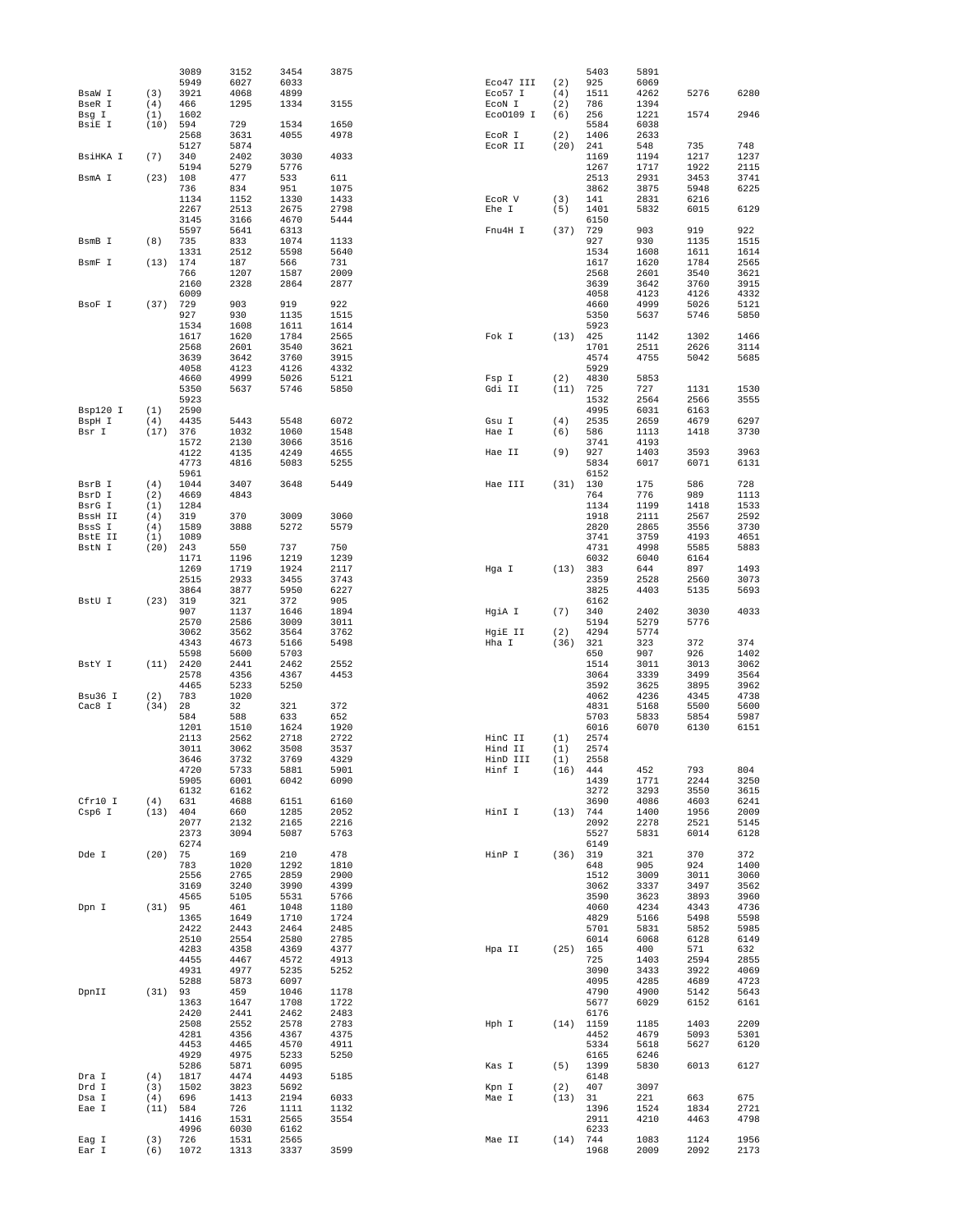|                 |            | 2278         | 4418         | 4834         | 5207         | Rsa I                    | (13)                              | 405            | 661                           | 1286            | 2053                                          |                         |
|-----------------|------------|--------------|--------------|--------------|--------------|--------------------------|-----------------------------------|----------------|-------------------------------|-----------------|-----------------------------------------------|-------------------------|
|                 |            | 5527         | 5969         |              |              |                          |                                   | 2078           | 2133                          | 2166            | 2217                                          |                         |
| Mae III         | (21)       | 39           | 996          | 1024         | 1089         |                          |                                   | 2374           | 3095                          | 5088            | 5764                                          |                         |
|                 |            | 1233         | 1895         | 1982         | 2331         |                          |                                   | 6275           |                               |                 |                                               |                         |
|                 |            | 2729         | 3207         | 4071         | 4134         | Sac I                    | (3)                               | 340            | 2402                          | 3030            |                                               |                         |
|                 |            | 4250         | 4533         | 4864         | 4922         | Sal I                    | (1)                               | 2572           |                               |                 |                                               |                         |
|                 |            | 5075         | 5263         | 5651         | 5942         | Sap I                    | (2)                               | 3337           | 3599                          |                 |                                               |                         |
| Mbo I           | $(31)$ 93  | 5962         | 459          | 1046         | 1178         | Sau3A I                  | (31)                              | 93<br>1363     | 459<br>1647                   | 1046<br>1708    | 1178<br>1722                                  |                         |
|                 |            | 1363         | 1647         | 1708         | 1722         |                          |                                   | 2420           | 2441                          | 2462            | 2483                                          |                         |
|                 |            | 2420         | 2441         | 2462         | 2483         |                          |                                   | 2508           | 2552                          | 2578            | 2783                                          |                         |
|                 |            | 2508         | 2552         | 2578         | 2783         |                          |                                   | 4281           | 4356                          | 4367            | 4375                                          |                         |
|                 |            | 4281         | 4356         | 4367         | 4375         |                          |                                   | 4453           | 4465                          | 4570            | 4911                                          |                         |
|                 |            | 4453         | 4465         | 4570         | 4911         |                          |                                   | 4929           | 4975                          | 5233            | 5250                                          |                         |
|                 |            | 4929         | 4975         | 5233         | 5250         |                          |                                   | 5286           | 5871                          | 6095            |                                               |                         |
|                 |            | 5286         | 5871         | 6095         |              | Sau96 I                  | (30)                              | 128            | 173                           | 188             | 201                                           |                         |
| Mbo II          |            | $(15)$ 1088  | 1301         | 1447         | 1504         |                          |                                   | 256            | 553                           | 692             | 762                                           |                         |
|                 |            | 1532         | 2561         | 3353         | 3587         |                          |                                   | 775            | 987                           | 1198            | 1221                                          |                         |
|                 |            | 4376         | 4449         | 5204         | 5282         |                          |                                   | 1574           | 1917                          | 2110            | 2590                                          |                         |
|                 |            | 5391         | 5879         | 6091         |              |                          |                                   | 2591           | 2818                          | 2863            | 2878                                          |                         |
| Mlu I           | (1)        | 2584         |              |              |              |                          |                                   | 2891           | 2946                          | 4650            | 4729                                          |                         |
| Mme I           | (6)        | 831          | 1108         | 3154         | 3206         |                          |                                   | 4746           | 4968                          | 5584            | 5881                                          |                         |
|                 |            | 3929         | 4113         |              |              |                          |                                   | 6038           | 6223                          |                 |                                               |                         |
| Mnl I           | (48)       | 218          | 370          | 389          | 434          | Sca I                    | (1)                               | 5088           |                               |                 |                                               |                         |
|                 |            | 462          | 486          | 508          | 512          | ScrF I                   | (35)                              | 165            | 243                           | 400             | 401                                           |                         |
|                 |            | 568          | 778          | 874          | 1170         |                          |                                   | 550            | 572                           | 725             | 737                                           |                         |
|                 |            | 1273         | 1306         | 1312         | 1315         |                          |                                   | 750            | 1171                          | 1196            | 1219                                          |                         |
|                 |            | 1321         | 1351         | 1354         | 1369         |                          |                                   | 1239           | 1269                          | 1719            | 1924                                          |                         |
|                 |            | 1376         | 1392         | 1456         | 1797         |                          |                                   | 2117           | 2515                          | 2594            | 2855                                          |                         |
|                 |            | 1798         | 2375         | 2551         | 2590         |                          |                                   | 2933           | 3090                          | 3091            | 3455                                          |                         |
|                 |            | 2908         | 3060         | 3079         | 3124         |                          |                                   | 3743           | 3864                          | 3877            | 4095                                          |                         |
|                 |            | 3151         | 3175         | 3235         | 3564         |                          |                                   | 4791           | 5142                          | 5643            | 5678                                          |                         |
|                 |            | 3613<br>4547 | 3823<br>4628 | 3896<br>4774 | 4147<br>4980 | Sec I                    |                                   | 5950<br>163    | 6029<br>242                   | 6227<br>252     | 399                                           |                         |
|                 |            | 5575         |              | 5893         | 6177         |                          | (31)                              | 463            | 499                           | 548             | 549                                           |                         |
| Msc I           | (3)        | 586          | 5633<br>1113 | 1418         |              |                          |                                   | 696            | 735                           | 736             | 748                                           |                         |
| Mse I           | (26)       | 36           | 1009         | 1121         | 1151         |                          |                                   | 749            | 1169                          | 1238            | 1247                                          |                         |
|                 |            | 1175         | 1816         | 1841         | 2639         |                          |                                   | 1267           | 1268                          | 1413            | 1718                                          |                         |
|                 |            | 2643         | 2726         | 3260         | 3358         |                          |                                   | 2194           | 2853                          | 2932            | 2942                                          |                         |
|                 |            | 3486         | 3545         | 4421         | 4473         |                          |                                   | 3089           | 3152                          | 3454            | 3875                                          |                         |
|                 |            | 4478         | 4492         | 4545         | 4780         |                          |                                   | 5949           | 6027                          | 6033            |                                               |                         |
|                 |            | 4819         | 5184         | 5556         | 5737         | SfaN I                   | (21)                              | 187            | 446                           | 643             | 940                                           |                         |
|                 |            | 5934         | 6204         |              |              |                          |                                   | 1487           | 1544                          | 1676            | 1722                                          |                         |
| Msl I           | (3)        | 2199         | 4860         | 5019         |              |                          |                                   | 2192           | 2877                          | 3135            | 3811                                          |                         |
| Msp I           | (25)       | 165          | 400          | 571          | 632          |                          |                                   | 4863           | 5056                          | 5303            | 5664                                          |                         |
|                 |            | 725          | 1403         | 2594         | 2855         |                          |                                   | 5756           | 5794                          | 5832            | 6148                                          |                         |
|                 |            | 3090         | 3433         | 3922         | 4069         |                          |                                   | 6160           |                               |                 |                                               |                         |
|                 |            | 4095         | 4285         | 4689         | 4723         | Sfc I                    | (10)                              | 15             | 919                           | 927             | 1103                                          |                         |
|                 |            | 4790         | 4900         | 5142         | 5643         |                          |                                   | 1498           | 2705                          | 3980            | 4171                                          |                         |
|                 |            | 5677         | 6029         | 6152         | 6161         |                          |                                   | 4849           | 6267                          |                 |                                               |                         |
|                 |            | 6176         |              |              |              | Sma I                    | (2)                               | 401            | 3091                          |                 |                                               |                         |
| MspA1 I         | (10)       | 590          | 1622         | 3191         | 3539         | SnaB I                   | (1)                               | 2174           |                               |                 |                                               |                         |
|                 |            | 4057         | 4302         | 5243         | 5709         | Spe I                    | (2)                               | 662            | 1833                          |                 |                                               |                         |
|                 |            | 5903         | 6259         |              |              | Sph I                    | (1)                               | 6003           |                               |                 |                                               |                         |
| Nae I           | (2)        | 633          | 6162         |              |              | Ssp I                    | (2)                               | 3258           | 5412                          |                 |                                               |                         |
| Nar I           | (5)        | 1400         | 5831         | 6014         | 6128         | Sty I                    | (7)                               | 252            | 463                           | 1247            | 1413                                          |                         |
|                 |            | 6149         |              |              |              |                          |                                   | 2194           | 2942                          | 3152            |                                               |                         |
|                 | (15)       | 165          | 400          | 401          | 572          | Taq I                    | (10)                              | 796            | 1040                          | 1351            | 1362                                          |                         |
| Nci I           |            |              |              | 2855         | 3090         |                          |                                   | 1707<br>3815   | 2486<br>5259                  | 2573            | 3253                                          |                         |
|                 |            | 725          | 2594         |              |              |                          |                                   |                |                               |                 |                                               |                         |
|                 |            | 3091         | 4095         | 4791         | 5142         |                          |                                   |                |                               |                 |                                               |                         |
|                 |            | 5643         | 5678         | 6029         |              | Tfi I                    | (7)                               | 444            | 804                           | 1439            | 1771                                          |                         |
| Nco I           | (2)        | 1413         | 2194         |              |              |                          |                                   | 3293           | 3550                          | 3690            |                                               |                         |
| Nde I           | (2)        | 2068         | 5779         |              |              | Tsp45 I                  | (6)                               | 1024           | 1233                          | 4864            | 5075                                          |                         |
| NgoM I          | (2)        | 631          | 6160         |              |              |                          |                                   | 5651           | 5962                          |                 |                                               |                         |
| Nhe I           | (2)        | 30           | 2720         |              |              | Tth111 I                 | (4)                               | 392            | 813                           | 1219            | 3082                                          |                         |
| Nla III         | (19)       | 62           | 1207         | 1417         | 2138         | Tth111 II                | (8)                               | 147            | 424                           | 615             | 634                                           |                         |
|                 |            | 2198         | 2752         | 3206         | 3373         |                          |                                   | 2837           | 4304                          | 4313            | 4343                                          |                         |
|                 |            | 3719<br>5018 | 4439<br>5054 | 4930<br>5447 | 4940<br>5552 | Vsp I                    | (5)                               | 1841<br>4780   | 3358                          | 3486            | 3545                                          |                         |
|                 |            |              | 6003         | 6076         |              | Xba I                    | (2)                               | 220            | 2910                          |                 |                                               |                         |
| Nla IV          | (34)       | 5636<br>190  | 203          | 248          | 405          | Xho II                   | (11)                              | 2420           | 2441                          | 2462            | 2552                                          |                         |
|                 |            | 523          | 554          | 694          | 763          |                          |                                   | 2578           | 4356                          | 4367            | 4453                                          |                         |
|                 |            | 895          | 1146         | 1223         | 1401         |                          |                                   | 4465           | 5233                          | 5250            |                                               |                         |
|                 |            | 1575         | 1691         | 2301         | 2580         | Xma I                    | (2)                               | 399            | 3089                          |                 |                                               |                         |
|                 |            | 2592         | 2880         | 2893         | 2938         | Xma III                  | (3)                               | 726            | 1531                          | 2565            |                                               |                         |
|                 |            | 3095         | 3461         | 3747         | 3786         | Xmn I                    | (3)                               | 3321           | 3359                          | 5207            |                                               |                         |
|                 |            | 4558         | 4652         | 4693         | 4904         |                          |                                   |                |                               |                 |                                               |                         |
|                 |            | 5494         | 5832         | 6015         | 6039         |                          |                                   |                |                               |                 |                                               |                         |
|                 |            | 6129         | 6150         |              |              |                          |                                   |                |                               |                 |                                               |                         |
| Not I           | (1)        | 2565         |              |              |              | Site usage in pSCV-Flag: |                                   |                |                               |                 |                                               |                         |
| Nru I           | (1)        | 1646         |              |              |              |                          |                                   |                |                               |                 |                                               |                         |
| Nsp7524 I       | (3)        | 3715         | 5632         | 5999         |              | Aat II                   | $G$ , $\text{ACGT}$<br>$\char`$ C |                | 6                             | Acc I           | GT `MK, AC                                    | $\mathbf{1}$            |
| NspB II         | (10)       | 590          | 1622         | 3191         | 3539         | Acc65 I                  | G`GTAC, C                         |                | 2                             | Aci I           | $C^{\dagger}CG, C$                            | 67                      |
|                 |            | 4057         | 4302         | 5243         | 5709         | Afl II                   | C`TTAA, G                         |                | 3                             | Afl III         | A`CRYG, T                                     | 2                       |
|                 |            | 5903         | 6259         |              |              | Age I                    | A CCGG, T                         |                | $\overline{\phantom{a}}$      | Aha II          | GR CG, YC                                     | 13                      |
| NspH I          | (3)        | 3719         | 5636         | 6003         |              | Ahd I                    |                                   | GACNN, N`NNGTC | $\overline{4}$                | Alu I           | $AG$ $CT$                                     | 30                      |
| Pac I           | (1)        | 2643         |              |              |              | Alw I                    | GGATC 8/9                         |                | 14                            | AlwN I          | ${\rm CAG}$ , ${\rm NNN}$ $\hat{}\;{\rm CTG}$ | 3                       |
| Pal I           | (31)       | 130<br>764   | 175<br>776   | 586<br>989   | 728<br>1113  | Apa I                    | G, GGCC `C                        |                | $\mathbf{1}$                  | ApaL I          | G`TGCA, C                                     | 3                       |
|                 |            | 1134         | 1199         | 1418         | 1533         | Apo I                    | R`AATT, Y                         |                | 3                             | Asc I           | GG 'CGCG, CC                                  | 2                       |
|                 |            | 1918         | 2111         | 2567         | 2592         | Ase I                    | AT`TA, AT                         |                | 5                             | Asp718          | $G$ $GTAC$ , $C$                              | $\overline{\mathbf{c}}$ |
|                 |            | 2820         | 2865         | 3556         | 3730         | Ava I                    | C`YCGR, G                         |                | 5                             | Ava II          | $G$ $GWC$ , $C$                               | 13                      |
|                 |            | 3741         | 3759         | 4193         | 4651         | Avr II                   | $C$ $CTAG$ , $G$                  |                | $\overline{\phantom{a}}$      | BamH I          | G`GATC, C                                     | 1                       |
|                 |            | 4731         | 4998         | 5585         | 5883         | Ban I                    | G`GYRC, C                         |                | 13                            | Ban II          | G, RGCY `C                                    | 9                       |
|                 |            | 6032         | 6040         | 6164         |              | Bbe I                    | G, GCGC `C                        |                | 5                             | Bbs I           | GAAGAC 8/12                                   | 1                       |
| Ple I           | (3)        | 801          | 3258         | 4094         |              | Bbv I                    | GCAGC 13/17                       |                | 9<br>$\overline{\phantom{a}}$ | Bbv II          | GAAGAC 7/11                                   | $\mathbf{1}$            |
| Pme I           | (1)        | 1817         |              |              |              | Bcl I                    | T`GATC, A                         |                | 13                            | Bcn I           | $CC, S$ GG                                    | 15<br>5                 |
| PpuM I          | (4)        | 256          | 1221         | 1574         | 2946         | Bfa I                    | $C^T A$ , G                       |                | 4                             | Bgl I<br>Blp I  | GCCN, NNN 'NGGC<br>GC TNA, GC                 | $\qquad \qquad -$       |
| Psp1406 I       | (2)        | 4834         | 5207         |              |              | Bgl II                   | A`GATC, T                         |                | 4                             |                 |                                               |                         |
| PspA I          | (2)        | 399          | 3089         |              |              | Bpm I<br>BsaA I          | YAC GTR                           | CTGGAG 22/20   | $\mathbf{1}$                  | Bsa I<br>BsaB I | GGTCTC 7/11<br>GATNN NNATC                    | 6<br>5                  |
| Pst I           | (3)        | 923          | 931          | 1107         |              | BsaH I                   | GR CG, YC                         |                | 13                            | BsaJ I          |                                               | 31                      |
| Pvu I<br>Pvu II | (3)<br>(4) | 1650<br>1622 | 4978<br>3539 | 5874<br>5903 | 6259         | BsaW I                   | W`CCGG, W                         |                | 3                             | BseR I          | $C$ $CMNG$ , $G$<br>GAGGAG 16/14              | 4                       |